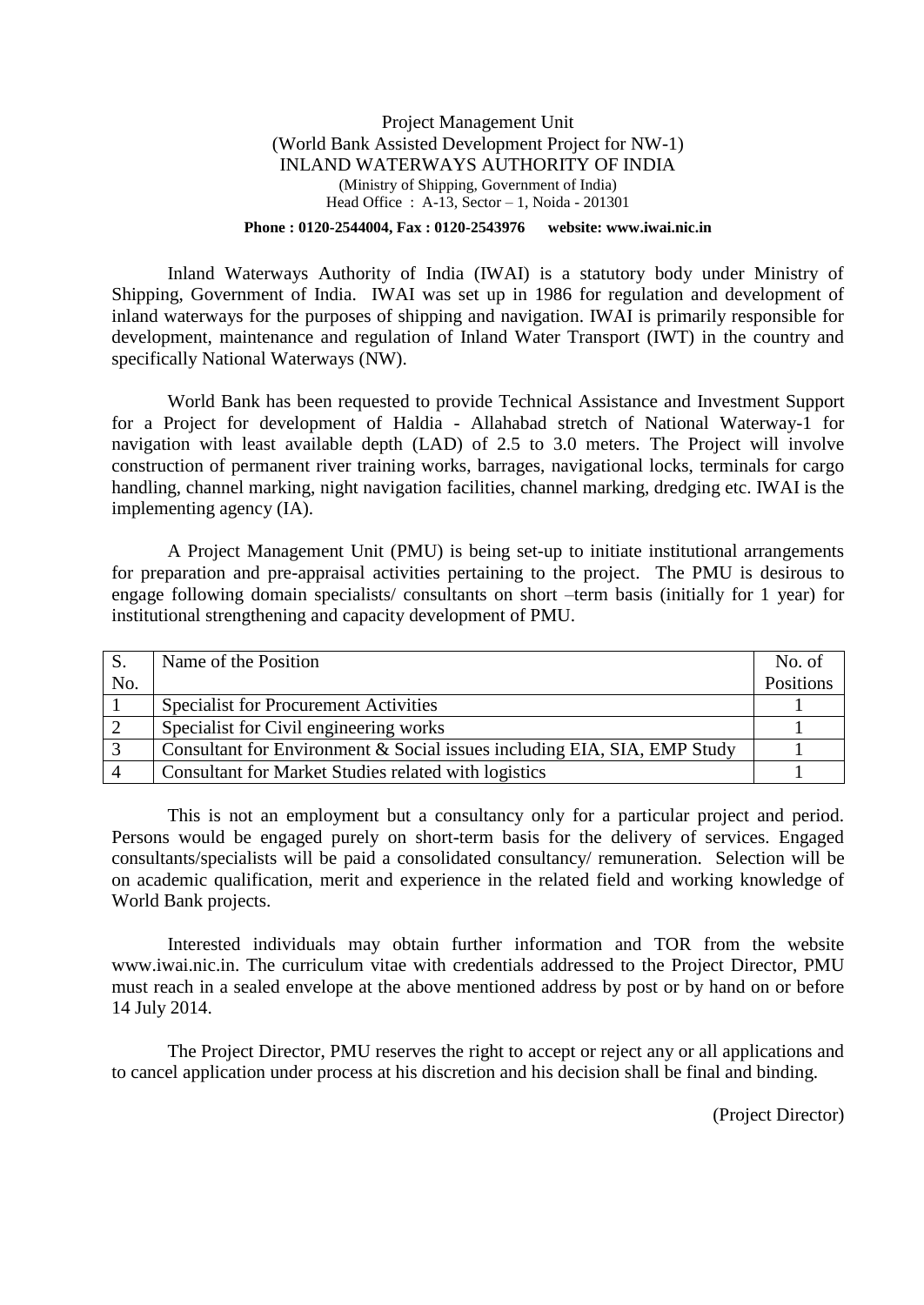# **PROCUREMENT SPECIALIST FOR NATIONAL WATERWAY-1 PROJECT**

# **Qualification:**

- 1. Engineering Graduate preferably with MBA/Degree in Economics.
- 2. Experience (5 years or more) in engineering works of Infrastructure Projects (preferably waterway, irrigation, barrage, ports, or at least similar linear projects).
- 3. Knowledge/understanding of national/international markets for procurement
- 4. Experience in procurement for large projects in transportation, waterways with World Bank Funding
- 5. Familiarity with the working of State Govt., Central Govt. and the World Bank.
- 6. Ability to understanding of technical drawings and sketches.
- 7. Proficiency in use of Computers.
- 8. Good Communication Skills (in English and local language).

### **Role of Consultant**

This assignment will involve frequent travel to project corridors, other places for the purpose of procurement. The Consultant would be responsible for, but not limited to, the following activities and would report to the Project Director and Project Manager on daily basis.

- 1. Preparation of ToR, bidding documents for hiring of Consultant for EIA, SA, EMP study
- 2. Preparation of ToR, bidding documents for hiring of Consultant for preparation of Detailed Project Report including Market Study
- 3. Assist in hiring of consultant and implementation agencies
- 4. Co-ordination during site assessment etc.
- 5. Provide oversight and co-ordination during preparation of DPRs by the **Consultants**
- 6. Compilation of data, report preparation and co-ordination with monitoring agencies,
- 7. General training of IWAI officials and contractors class-room and on-site (including preparation of training material)
- 8. Preparation of checklists/guidelines for sustainability of practices/long term usage by IWAI
- 9. Supervision and Monitoring for ensuring compliance of procurement process
- 10. Monitoring and Documentation
- 11. Co-ordination with Other Departments and Agencies

### **Reporting and Documentation**

- 1. Preparation of status/monthly/quarterly reports for the IWAI and World Bank on Procurement Aspects
- 2. Preparation of Compliance Completion Reports of each phase
- 3. Review of Reports submitted by the Contractors and/or Supervision Consultants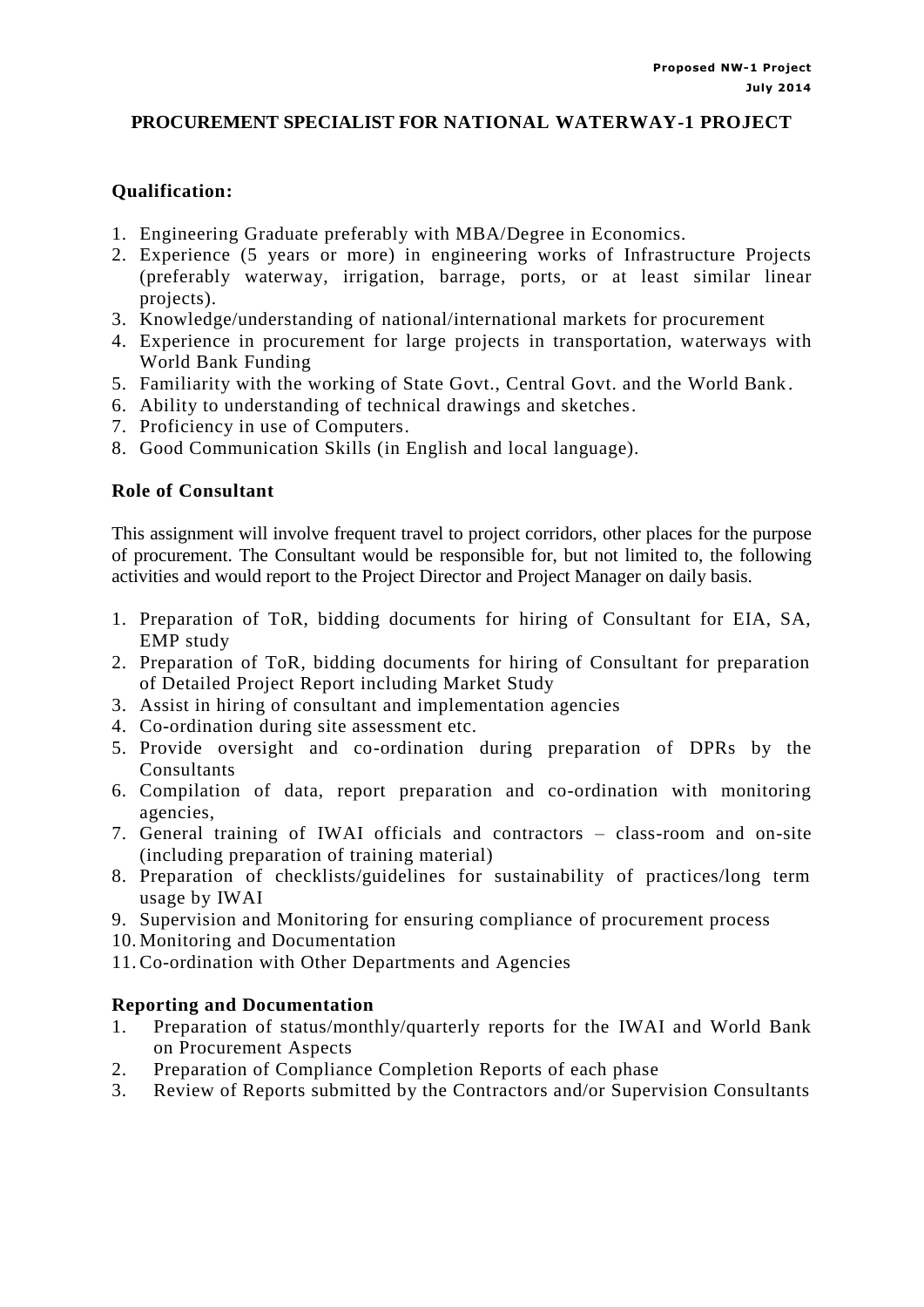# **CIVIL ENGINEERING SPECIALIST FOR NATIONAL WATERWAY-1 PROJECT**

# **Qualification:**

- 1. Graduate in Civil Engineering preferably postgraduate with specialization in Structures/Hydraulics.
- 2. Experience (10 years or more) in designing and planning of engineering works of Infrastructure Projects (preferably waterway, irrigation, barrage, ports, or at least similar linear projects).
- 3. Experience in designing, planning for large projects of waterways development, flood protection, cross river structures (dams, barrages)
- 4. Conversant with the latest engineering practices for designing of civil structures
- 5. Familiarity with the working of State Govt., Central Govt. and the World Bank.
- 6. Ability to understanding of technical drawings, sketches, specifications, etc.
- 7. Proficiency in use of Computers.
- 8. Good Communication Skills (in English and local language).

### **Role of Consultant**

This assignment will involve frequent travel to project corridors. The Consultant would be responsible for, but not limited to, the following activities and would report to the Project Director and Project Manager on daily basis.

- 1. Preparation of ToR, bidding documents for hiring of Consultant for preparation of Detailed Project Report including Market Study
- 2. Preparation of ToR, bidding documents for hiring of Consultant for EIA, SIA, EMP study
- 3. Assist in hiring of consultant and implementation agencies
- 4. Co-ordination during site assessment etc.
- 5. Check the feasibility and adequacy of civil engineering designs suggested by the consultant and suggest latest engineering practices
- 6. Provide oversight and co-ordination during preparation of DPRs by the Consultants
- 7. General training of IWAI officials and contractors class-room and on-site (including preparation of training material)
- 8. Monitoring and Documentation
- 9. Co-ordination with Other Departments and Agencies

### **Reporting and Documentation**

- 1. Preparation of status/monthly/quarterly reports for the IWAI and World Bank on Procurement Aspects
- 2. Preparation of Compliance Completion Reports of each phase
- 3. Review of Reports submitted by the Contractors and/or Supervision Consultants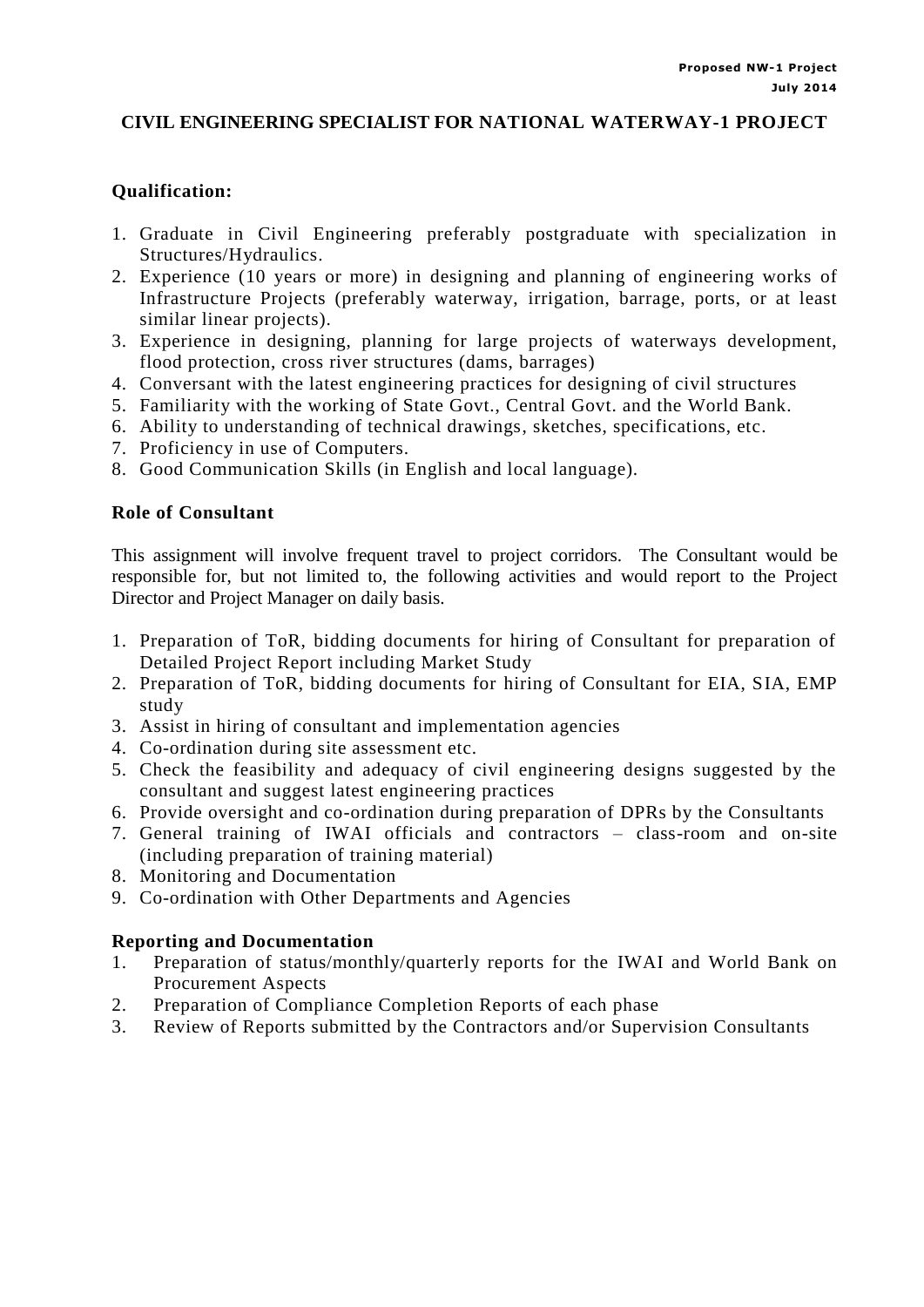### **CONSULTANT FOR ENVIRONMENT & SOCIAL ISSUES INCLUDING EIA, SIA, EMP STUDY ON NATIONAL WATERWAY -1 PROJECT**

# **Qualification**

- 1. Master's Degree in Environment Planning/Engineering/Sciences.
- 2. Experience (5 years or more) in Environmental Impact Assessment of Infrastructure Projects (preferably waterway, highway, barrage or at least similar linear projects).
- 3. Knowledge/understanding of typical environmental impacts; associated mitigation measures and community consultation.
- 4. Experience of working as social/resettlement expert for major civil engineering projects is preferred.
- 5. Familiarity with the working of State Govt., Central Govt. and the World Bank.
- 6. Ability to understanding of technical drawings and sketches.
- 7. Proficiency in use of Computers.
- 8. Good Communication Skills (in English and local language).

### **Role of Consultant**

This assignment will involve frequent travel to project corridors, affected villages, block and district headquarters. The Consultant would be responsible for, but not limited to, the following activities and would report to the Project Director and Project Manager on daily basis.

- 1. Preparation of ToR, bidding documents for hiring of Consultant for EIA, SIA, EMP study
- 2. Assist in co-ordination during site assessment etc.
- 3. Provide oversight and co-ordination during preparation of Environmental Screening, EIA, EMP and SIA Reports including various Reporting Formats, Checklists and Guidelines
- 4. Ensure integration of EIA/EMP/SIA findings in engineering design and bidding documents
- 5. Assist in assessment of fauna including fish and benthic diversity and flora and impact of movement on fisheries, aquatic life and river ecology through the consultant
- 6. Assist in ensuring social responsibilities of the project, such as compliance with the labour laws, prohibition of child labour, HIV/AIDS and gender issues.
- 7. Compilation of Pollution Monitoring Data, report preparation and co-ordination with monitoring agencies,
- 8. Prepare plan for trust building exercise between the Community and IWAI
- 9. Prepare guidelines for community consultations; reports on consultations; plans for further action and guide during implementation of Resettlement Action Plan (RAP)
- 10. Assist and guide IWAI for information dissemination and proper disclosure of documents

### **Capacity Building Activities**

1. General training of IWAI officials and contractors – class-room and on-site (including preparation of training material)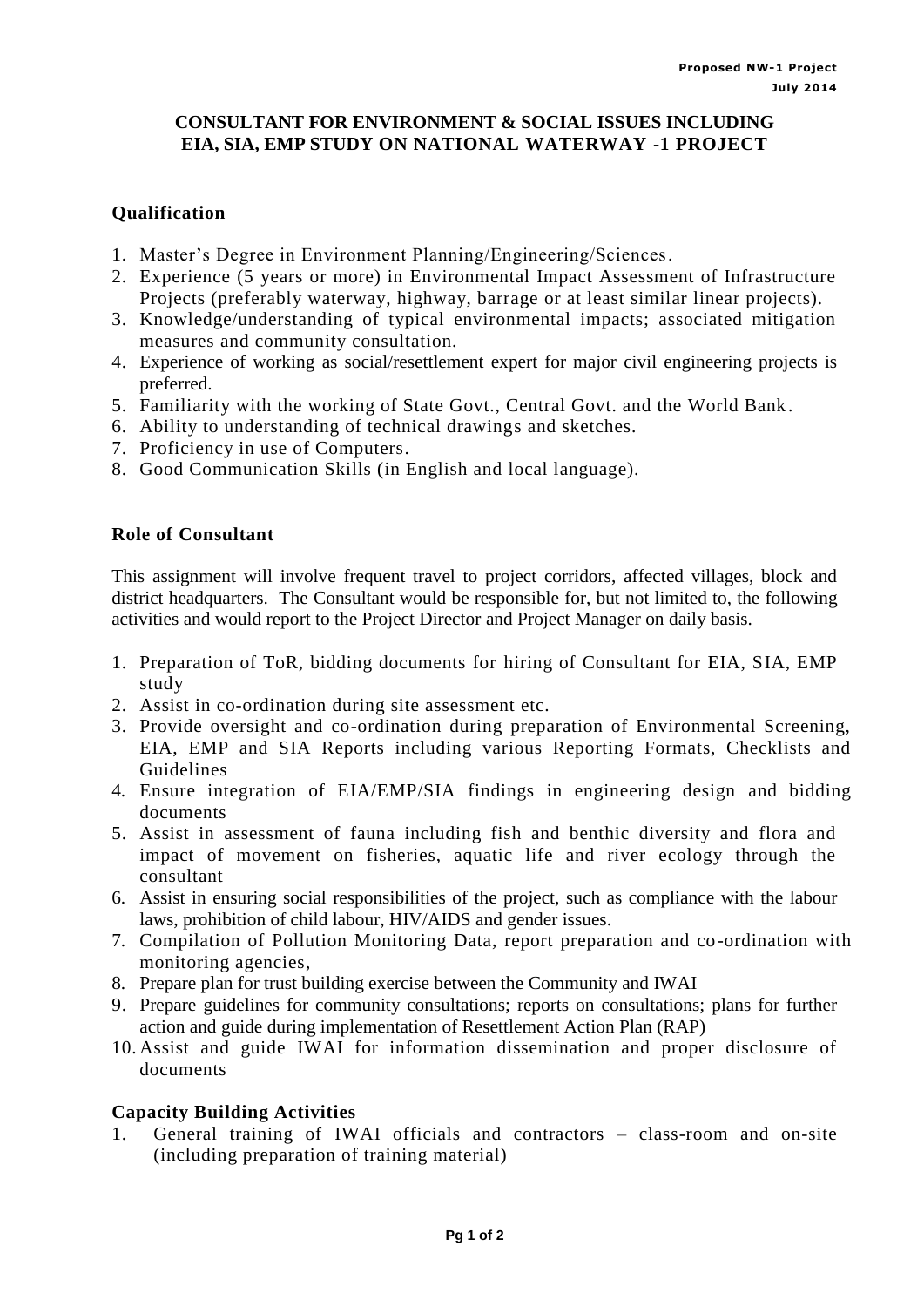- 2. Intensive training to selected/designated field officials of the State Govt. and environmental officers of the contractors
- 3. Preparation of checklists/guidelines for sustainability of practices/long term usage by IWAI

### **Supervision and Monitoring for compliance**

- 4. Environmental inspections and preparation of Environmental Inspection Reports
- 5. Monitoring and Documentation of EMP, SIA Compliance

### **Reporting and Documentation**

.

- 6. Preparation of status/monthly/quarterly reports for the IWAI and World Bank on Environmental Aspects (such as Regulatory Clearances, Tree Cutting, EMP implementation, Afforestation Programme etc.)
- 7. Preparation of Compliance Reports for Department of Environment and Forests, State Govt./MoEF, GoI (as required)
- 8. Preparation of Compliance Completion Reports of each phase
- 9. Review of Reports submitted by the Contractors and/or Supervision Consultants

### **Co-ordination with Other Departments and Agencies**

10. Preparation (as needed with regard to project scope) of applications and follow-up on Environmental Clearances; SPCB NOC; Forestry Clearances; Tree Cutting Permissions; NOC for construction activities on river, near ASI monuments etc.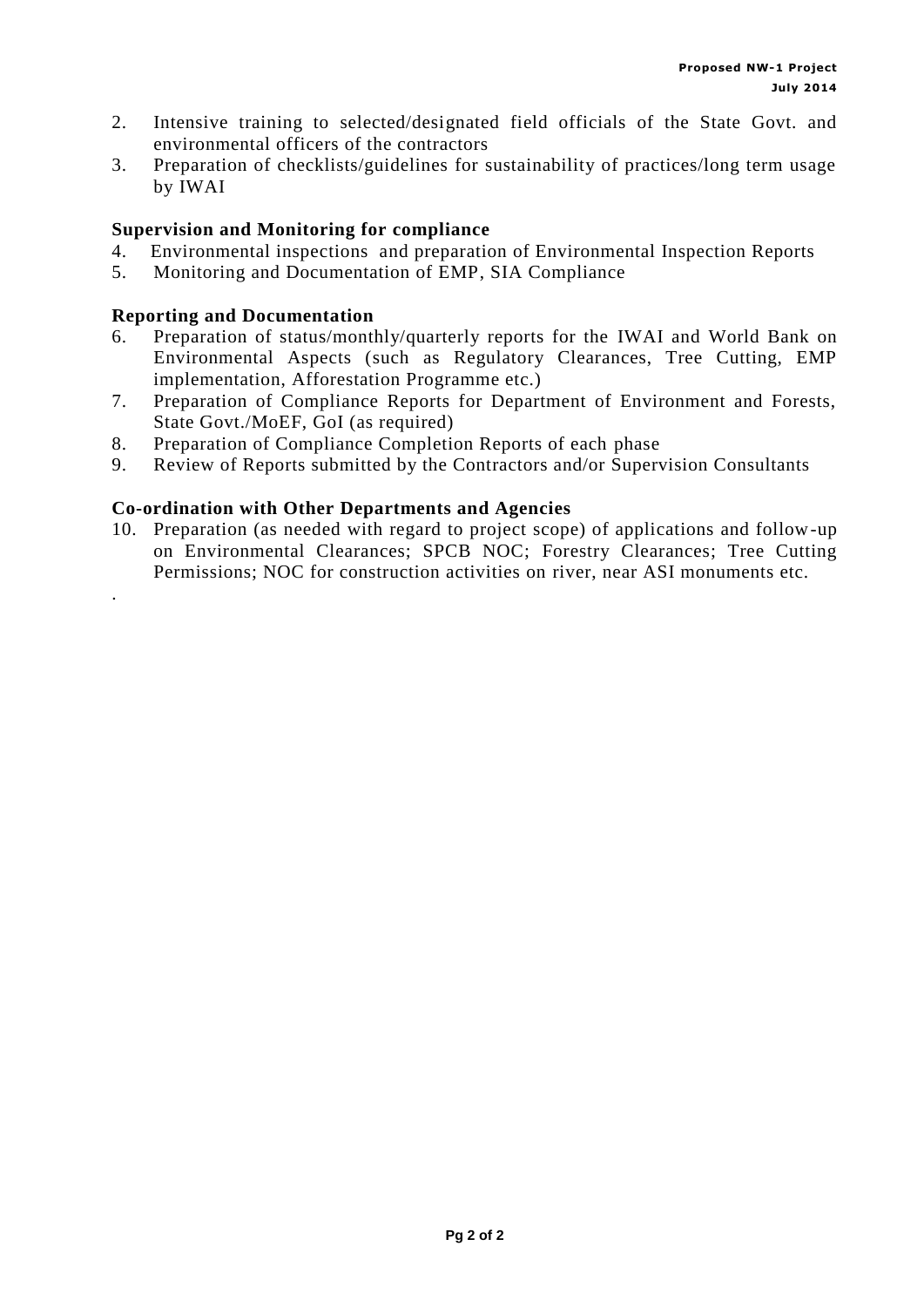# **CONSULTANT FOR MARKET STUDY FOR NATIONAL WATERWAY-1 PROJECT**

# **Qualifications**

- 1. Graduate with MBA.
- 2. Experience (5 years or more) in logistics/ market research for transportation sector for creation of Infrastructure/ facilities.
- 3. Familiarity with the working of State Govt., Central Govt. and the World Bank.
- 4. Ability to understanding of market demand and supply of commodities.
- 5. Knowledge of rules and procedures of customs, excise, octroi, other taxes/charges applicable for transportation of goods, passengers by IWT mode
- 6. Proficiency in use of Computers.
- 7. Good Communication Skills (in English and local language).

### **Role of Consultant**

This assignment will involve frequent travel to project corridors for the purpose of assessment of market potential. The Consultant would be responsible for, but not limited to, the following activities and would report to the Project Director and Project Manager on daily basis.

- 1. Preparation of ToR, bidding documents for hiring of Consultant for preparation of Detailed Project Report including Market Study
- 2. Assist in hiring of consultant and implementation agencies
- 3. Co-ordination during market assessment etc.
- 4. Identify the problems/bottlenecks in transportation of cargo by IWT mode
- 5. Provide oversight and co-ordination during preparation of DPRs by the Consultants
- 6. Compilation of data, report preparation and co-ordination with monitoring agencies,
- 7. General training of IWAI officials and contractors class-room and on-site related to logistics and market studies updation
- 8. Preparation of checklists/guidelines for sustainability of practices/long term usage by IWAI
- 9. Monitoring and Documentation
- 10. Co-ordination with Other Departments and Agencies

### **Reporting and Documentation**

- 1. Preparation of status/monthly/quarterly reports for the IWAI and World Bank on matters related with market study/logistics
- 2. Preparation of Compliance Completion Reports of each phase
- 3. Review of Reports submitted by the Contractors and/or Supervision Consultants